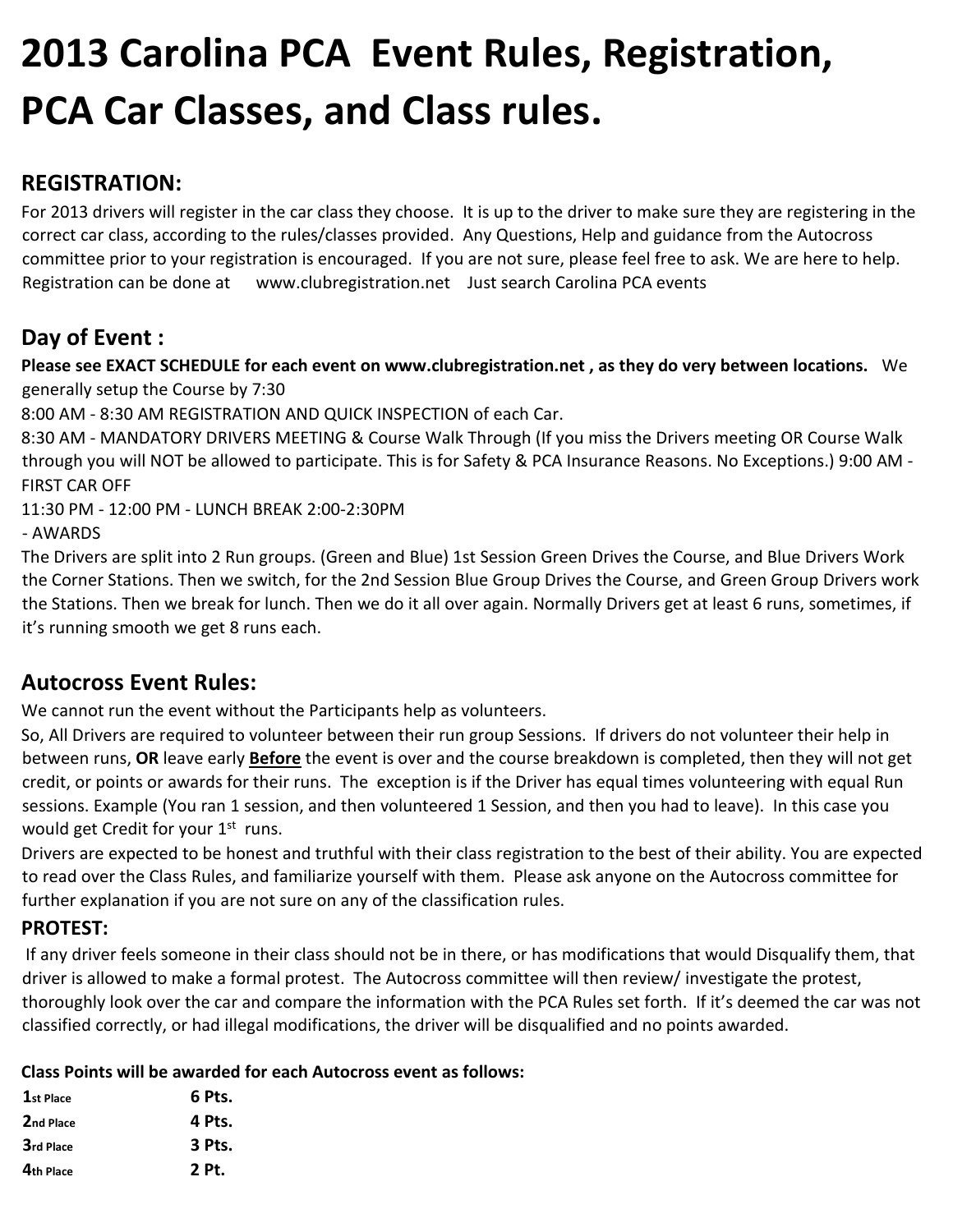Overall Points Standing will be published throughout the year in Tobacco Roads, as well as our Own Carolina PCA website **[www.carolinas](http://www.carolinas-pca.com/)[‐](http://www.carolinas-pca.com/)[pca.com.](http://www.carolinas-pca.com/)** 

### **AWARDS:**

1<sup>st</sup> place awards will be given in ALL Classes with at least 1 Car Pre-Registered for that event. 2<sup>nd</sup> place awards will be given in Classes that have at least 3 or more drivers who competed in the event. If we happen to not have an award at the event, we will be sure to get one to you.

### **Annual YEAR END Class Points Championships:**

Each Driver will accrue points at each event throughout the season for their respective Car Class. Points are tallied Per Car Class. Drivers cannot share or merge points between different car classes. Our Goal is to have 6 events. The Year End Points total will be based off your **Best 5 finishes out of 6 events**. So don't worry if you miss 1 event, or you have a bad finish. Everyone gets one Mulligan. **Drivers, must have competed in at least 5 events and have a Min of 15 pts. for the season to win a Year End Award.**

# PCA CAR CLASS RULES

# **A‐2.5.4. Showroom Stock "S" Class**

**Unless otherwise specified in these rules, No alterations and No modifications are allowed to these automobiles.** Only original equipment manufacturer (OEM) wheels, as originally specified and OEM tire sizes as originally specified for each specific model year are permitted. All Showroom Stock class tires must have a tread wear rating of 140 or greater. Wear and tear items, excluding, tires, must be comparable in construction and specifications to the originally supplied factory components., Adjustments are permitted provided no modifications and/or alterations are necessary to, achieve the desired adjustment. **Car** 

**must run with their spare tire, jack, lug wrench, Tool Kit, owner's manual(s), etc.** 

**Owner's manual(s) will be used to help verify questionable equipment options and designated wheel/tire sizes.** No aftermarket equipment is permitted in these lasses. Items included in this restriction include, but may not be limited to, aftermarket air filters, aftermarket exhaust systems, aerodynamic aids, computer chips, five/six point seatbelts, race seats, harness bars, roll bars, roll cages, etc.

# **A‐2.5.5. Production "P" Class Modifications**

A‐2.5.5.1. Engine

(a) Air Cleaner: The air cleaner may be removed or replaced with another type.

(b) Modified Ignition: Any modification is permitted, provided an original type distributor is used. (c) Modified Carburetors: Any automobile originally carbureted may have any carburetor, provided the throttle bore and venturi dimensions are not changed from original specifications. Jet sizes may be changed. 911 models with mechanical fuel injection or Solex carburetors may change to replacement carburetors that have throttle bores no larger than 40mm. 914 models may be converted to carburetors with throttle bores no larger than 40mm.

(d) Fuel Injection: No substitution of performance affecting components for mechanical fuel injection is permitted. Any DME EPROM chip may be used except for those chips programmed to alter turbo boost. No modifications to the intake manifold are allowed.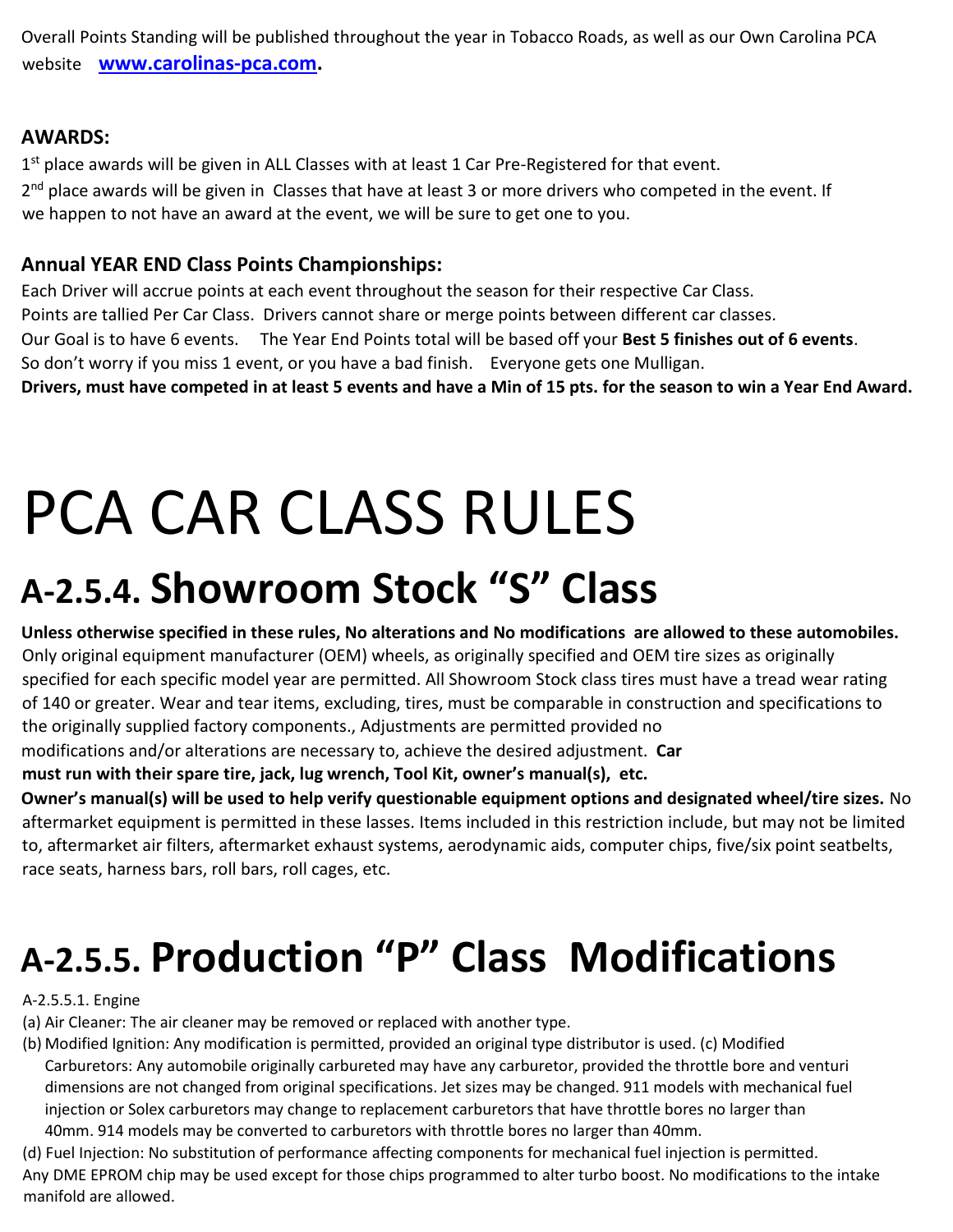- (e) Wet Sump Modifications: If an automobile has a wet sump lubrication system, the sump may be modified to ensure a constant source of engine lubrication at the oil pickup tube. If an automobile has a dry sump lubrication system, no modifications are permitted.
- (f) Modified Oil Cooler/Filter: The addition of any oil cooler and/or filter is permitted.
- (g) Substituted Roller Bearing Cranks: For 356‐based or Carrera 4‐based engines, any roller bearing crank may be used. Plain bearing cranks may be substituted for roller bearing cranks. Counterbalanced cranks are permitted.
- (h) Balanced Engine: Balancing of internal engine parts is permitted. (i) Camshafts: The stock camshaft must be used.
- (j) Exhaust Modifications: Alternate exhaust systems are permitted after the head(s) for automobiles with or
- without catalytic converters. Headers are permitted. A muffler is required. Air pumps may be removed.
- (k) Air Conditioning: Removal is permitted provided original automobile may have been delivered without it. (l)
- Overbore: Overbore is allowed up to 1.2MM(0.047").
- (m) Gasoline: Any grade of automotive gasoline available to the general public through normal retail service stations is permitted.
- (n) Clutch: Any model clutch is allowed. Rubber center clutch discs may be replaced with spring discs. The flywheel may be lightened.
- (o) Velocity Stack: Velocity stacks may be added or modified.
- (p) Compression Ratio: Engine compression ratio's may be increased up to .5 points from U.S. production specifications. (q) Fuel Pump: Fitting of an electric fuel pump is permitted.
- (r) Chain Tensioners/Guards: Any chain tensioner or guards are permitted.
- (s) Battery: Any battery may be used. Those automobiles delivered with two batteries may remove one.

#### A‐2.5.5.2. Suspension

- (a) Limited Suspension Adjustments: Any adjustment of the standard suspension components is permitted, provided no machining is required for the adjustment. Factory components must be used for mounting of struts and shock absorbers to the body.
- (b) Alignment: Any adjustment may be made provided no other change is necessary to make the adjustment.
- (c) Coil Springs/Torsion Bars: Any coil spring may be replaced by any other coil spring. Any torsion bar may be replaced by any other torsion bar as long as they are of the same type and mount in the same manner without modification to the chassis or suspension components. 23
- (d) Shocks Absorbers: Any shock absorber may be used provide it has **no more than a single adjustment**.
- (e) Adjustable spring perches are allowed.
- (f) Sway Bars: Any anti‐sway bar may be installed. Sway bar may not be adjustable from the cockpit.
- (g) **On (356 Model Only)**: Rear camber compensating device may be used.
- (h) Bushings: Non‐standard (non‐elastic) suspension bushings may be used.
- (i) Shock Tower Brace: A front and/or rear shock tower brace may be used in any automobile provided that:
- (1) it can be quickly and easily removed, it must be a bolt‐in component. Any number of attachment points may be used; (2) all attachment points are within three inches of a vertical plane passing through the top center of the shock absorber.
- (j) Spring Plates: Adjustable spring plates are permitted on any automobile not so equipped from the factory.
- (k) Tie‐Rod Ends: The use of 911 Turbo tie‐rod assemblies is permitted.
- (l) Hydro‐pneumatic Suspension: Removal of this suspension is not only allowed but is encouraged.
- (m) A‐arms: 924/944/968 series may use aftermarket aarms provided suspension geometry is not altered.

#### A‐2.5.5.3. Brake/Wheel/Tire

(a) Tires**: All tires must be Department of Transportation (DOT) approved. Any DOT listed tire may be used providing they have a visible tread, have DOT wear indicators and have visible tread across the entire tread surface. These may be "R" type tires.** Tire aspect ratio and width is free but must fit under the stock fender wells. Tires must be marketed nationally and generally available to all competitors. The cord may not be visible before, during, or after runs. Recapped tires or re‐grooved tires are not allowed. Competitors are responsible for policing the "rubbing tire" rule and protests must be made before timed runs.

#### (b) **Track Width: Modifications to track width are permitted provided no modifications to the automobile, other than increasing the stud length, are performed. Increase may not be more than 1.0" over stock.**

Only 356 models with drum and very early disc brakes may use individual spacers for each wheel stud.

(c) Brakes: Pads, linings, and brake lines of any manufacture may be used. Any type of brake cooling may be used. Rotors may be drilled or slotted. Brake bias valve may be changed but cockpit adjustable valves are not permitted.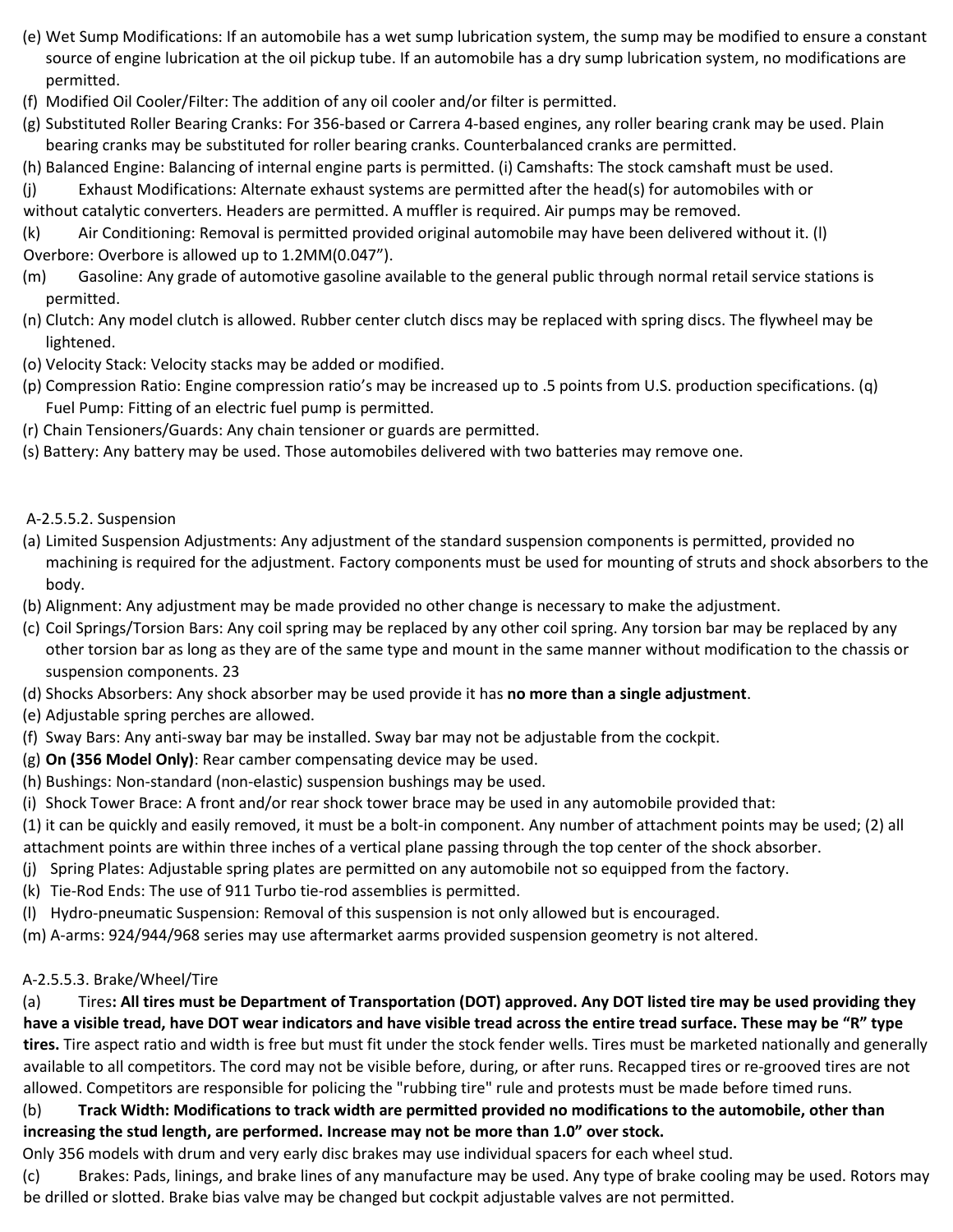#### (d) Increased Rim Width: **Rim width may be increased up to 1.0" over the widest rim available from the factory (front and rear respectively; see Appendix V)**

(e) Wheels: All wheels must be the same diameter as available from the factory for the model range of the automobile. (f) Spare Tire: The supplied spare tire may be removed

#### A‐2.5.5.4.Chassis/Body/Interior

(a) Limited Fender Modifications: Fenders (including wheel openings) may be modified provided the tirewheel‐ spacer combination and ride‐height setting used could be used without the fender modification (i.e., could be used on an unmodified automobile of the same model and year.) In the event of a protest, the entrant must be able to prove compliance with this rule. (b) Interior Modifications: Any accessory, gauge, or indicator may be fitted if its purpose is to improve driver or passenger comfort or convenience and provided such items have no effect whatsoever on mechanical performance. Alternate seats may be used and floor mats may be removed. Any steering wheel is allowed.

- (c) Roll Bars: Roll bars are permitted. **Full interior Roll Cages are not permitted.**
- (d) Spoilers: Any rear spoiler, unless as delivered as a factory option, is permitted provided the leading edge of the spoiler is attached to the automobile, the spoiler is no wider than the stock body width and the spoiler doesn't exceed 5" in height from the leading edge.
- (e) Air Dams: Any front air dam , unless as delivered as a factory option, is permitted provided it does not extend to less than 3" above the ground and not forward of the front bumper.
- (f) Seam Reinforcement (914 Only): Seam reinforcement kits are permitted "free" on 9l4s, provided each reinforcement is limited to a single seam and that all reinforcements combined do not substantially increase the rigidity and stiffness of the chassis. It is recommended to 914 model owners to have the chassis inspected for rust on a periodic basis.
- (g) Bumpers: Bumpers may be removed on any 356 series automobile.
- (h) **Weight: Automobile must meet minimum weight. Per Porsche Specs. Ballast is not allowed.**
- (i) Bolt‐on windshields: Bolt‐on windshields may be removed.
- (j) Jack/Tools/Manuals: Removal of jack, tools and owners manual(s) is allowed.

#### A‐2.5.5.5. Transmission

(a) Limited Slip: Only automobile models as could have been ordered from the factory with limited slip may use the same factory limited slip.

(b) Gear Shift Linkages: Gear shift linkages may be modified or exchanged. This permits the use of a short shift kit in any automobile or the use of side‐shifter transmission in any 914.

# **A‐2.5.6. Improved "I" Class Modifications**

**The improved category** is for street vehicles with modifications beyond those allowed in the Production Category. The modifications are limited but much more liberal than those in the Showroom Stock or Production Categories. The following adjustments, alterations, or modifications are allowed in the Improved class automobiles plus what was allowed in the Showroom Stock and Production classes.

#### A‐2.5.6.1. Engine

(a) Mufflers: Mufflers may be removed provided this is permitted by the event organizer and the local authorities/jurisdiction.

(b) Ignition: Any ignition system is allowed provided the same number of spark plugs is retained. (c) Gasoline: Any gasoline is permitted.

- (d) Engine Substitution: Any Porsche engine is permitted in any automobile.
- (e) Fuel Management: Automobiles may use any fuel management/induction system including chips or other means that alter turbo boost. Turbochargers or superchargers are permitted.
- (f) Compression Ratio: Engine compression ratio's may be increased up to 1.0 points.
- (g) Battery Location: The battery may be located anywhere within the automobile. (h) Intake System: Any intake system may be used.
- (i) Wet/Dry Sumps: Any change or addition is permitted.